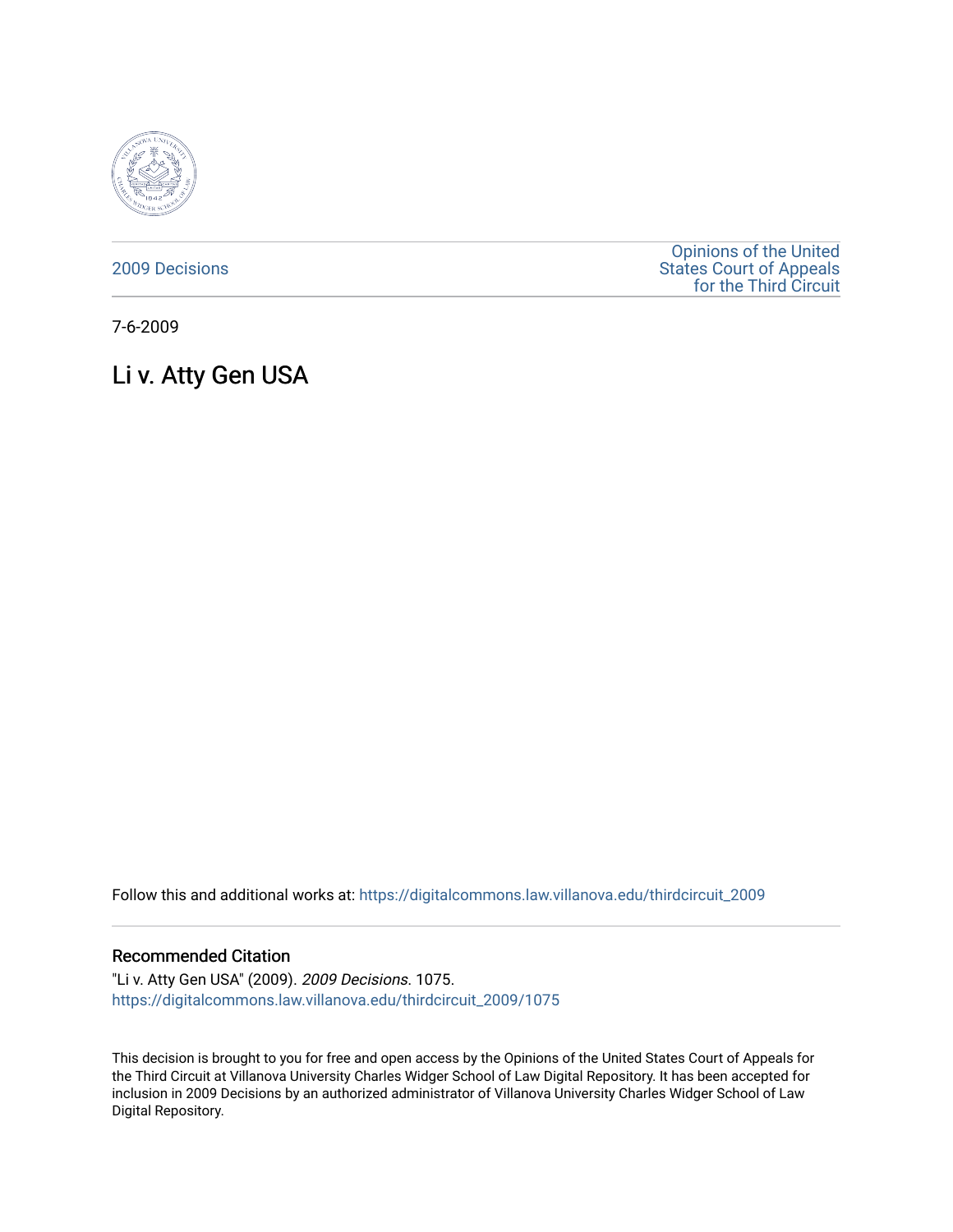### NOT PRECEDENTIAL

# UNITED STATES COURT OF APPEALS FOR THE THIRD CIRCUIT

\_\_\_\_\_\_\_\_\_\_\_

No. 07-4037

### XI QUE LI, Petitioner

v.

## ATTORNEY GENERAL OF THE UNITED STATES

Petition for Review of an Order of the United States Department of Justice Board of Immigration Appeals (Agency No. A76-506-646) Immigration Judge: Honorable Donald V. Ferlise

Submitted Pursuant to Third Circuit LAR 34.1(a) JULY 1, 2009

\_\_\_\_\_\_\_\_\_\_\_\_\_\_\_\_\_\_\_\_\_\_\_\_\_\_\_\_\_\_\_\_\_\_\_\_

Before: RENDELL, GREENBERG and VAN ANTWERPEN, Circuit Judges

(Filed: July 6, 2009)

## OPINION OF THE COURT \_\_\_\_\_\_\_\_\_\_\_

PER CURIAM

Petitioner, Xi Que Li, a native and citizen of the People's Republic of China,

petitions for review of the Board of Immigration Appeals' ("BIA") order denying her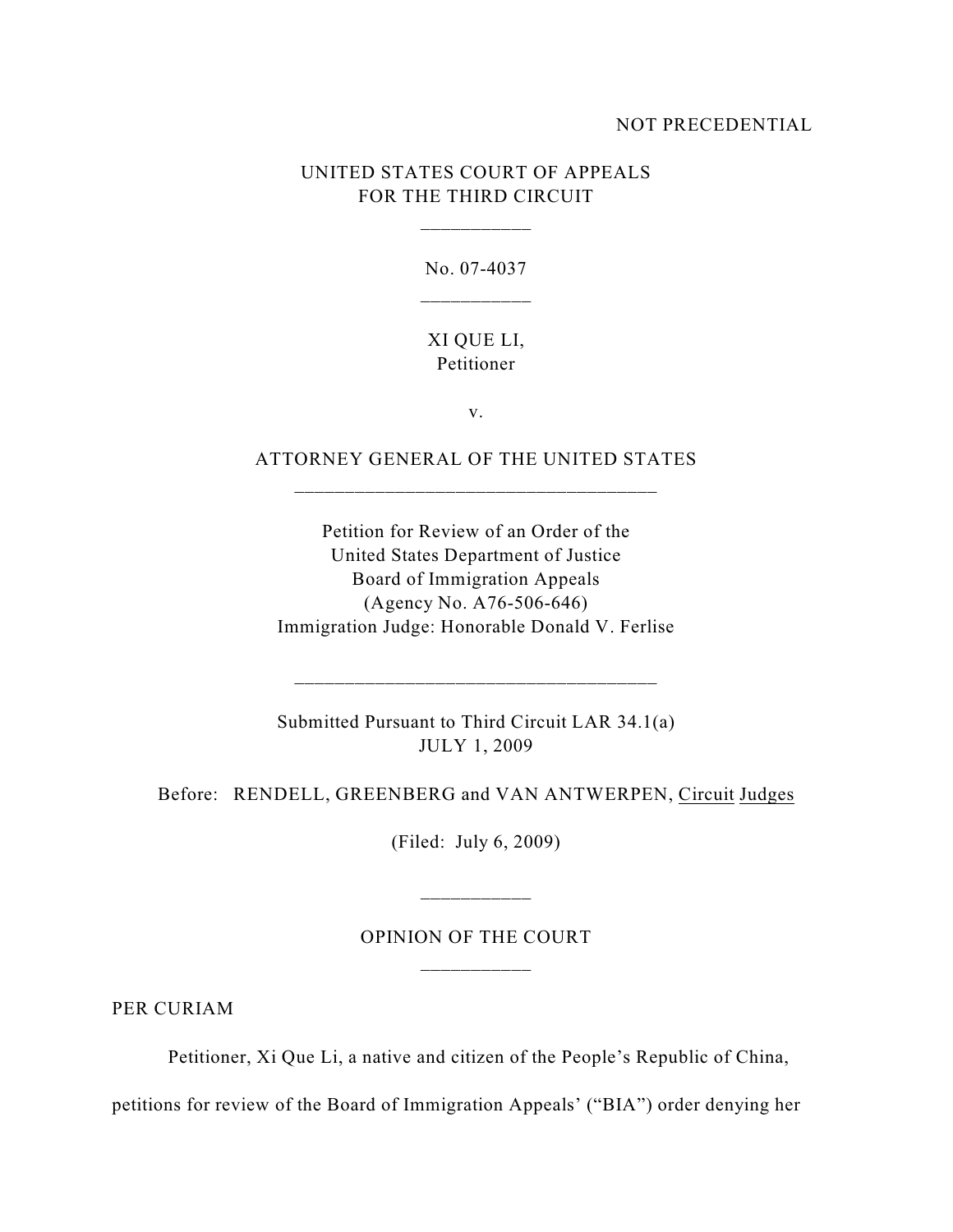motion to reopen. For the following reasons, we will grant her petition.

Li entered the United States in August 2000 and was issued a notice to appear charging her as being unlawfully present pursuant to 8 U.S.C. § 1182(a)(6)(A)(I). In response, she applied for asylum, withholding of removal, and relief under the Convention Against Torture. Li's application was based on her claim that Chinese authorities forced her to undergo an abortion in August 1999.

In denying Li's claims on May 21, 2004, the Immigration Judge ("IJ") concluded that Li was not credible<sup>1</sup> and had not submitted adequate evidence to support her claims. On September 30, 2005, the BIA affirmed the IJ's decision. Li did not file a petition for review. On April 2, 2007, Li filed a motion to reopen the BIA's decision and also sought to file a successive asylum application. In the motion, Li claimed changed country circumstances based on Chinese authorities' stricter enforcement of the one-child policy in her home province of Fujian. Li alleged that under the one-child policy she would be subject to coercive birth control measures because of her two United States born children. The BIA denied the motion on September 20, 2007, and Li, through counsel, has filed a petition for review.

<sup>&</sup>lt;sup>1</sup> While it has no bearing on Li's motion to reopen, we note that the Immigration Judge exhibited hostility and impatience toward Li during her removal hearing. For example, when Li stated that she did not understand the basis for his ruling, Judge Ferlise stated: "All right. Let me . . . make it as simple as I can. You're a liar. Is that clear? You lied to me. The whole application is . . . a lie. Is that clear? Is that clear enough?" (Joint Appendix at 315.)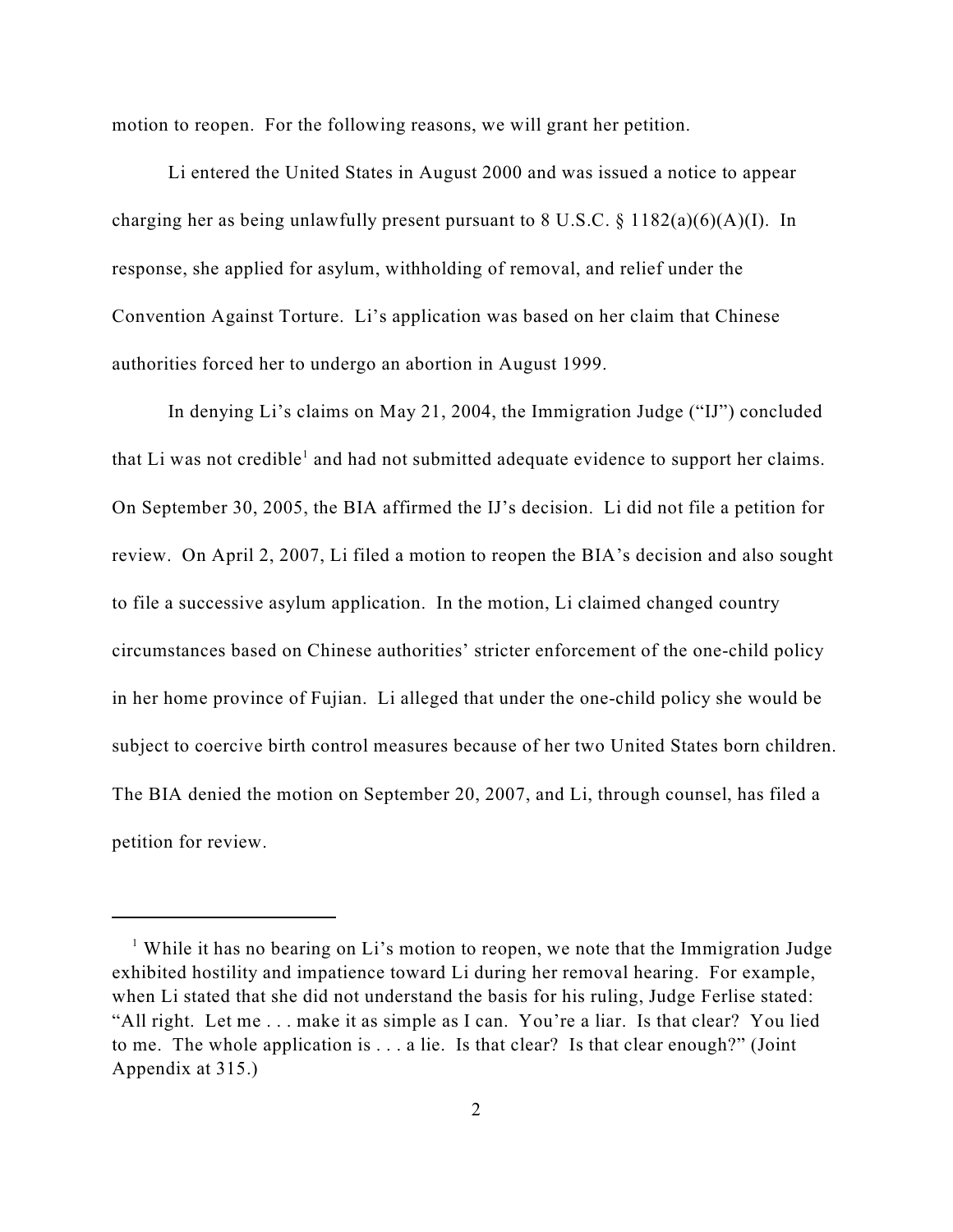We have jurisdiction under 8 U.S.C. § 1252. We review the denial of a motion to reopen for an abuse of discretion. Filja v. Gonzales, 447 F.3d 241, 251 (3d Cir. 2006). Under this standard, we may reverse the BIA's decision only if it is "arbitrary, irrational, or contrary to law." Sevoian v. Ashcroft, 290 F.3d 166, 174 (3d Cir. 2002).

Motions to reopen are generally required to be filed with the BIA "no later than 90 days after the date on which the final administrative decision was rendered." 8 C.F.R. § 1003.2(c)(2). The deadline does not apply to motions that rely on evidence of "changed circumstances arising in the country of nationality . . . if such evidence is material and was not available and could not have been discovered or presented at the previous proceeding." 8 C.F.R. § 1003.2(c)(3)(ii).<sup>2</sup> Here, the BIA concluded that Li's motion to reopen demonstrated only changes to her personal situation—i.e., the birth of her two children. Citing to Matter of J-W-S-, 24 I. & N. Dec. 185 (BIA 2007), the BIA concluded that Li had failed to demonstrate that she would be persecuted due to the birth of her two children, who were born in the United States. Accordingly, the BIA denied the motion to reopen for Li's failure to meet her burden of proof.

The BIA's characterization of the motion to reopen as being based solely on changed personal circumstances is inaccurate. Although changes in her personal

 $2^2$  Li spends much of her appellate brief arguing that she is entitled to file a successive asylum application regardless of whether she could satisfy these requirements. This argument, however, is foreclosed by our recent opinion in Liu v. Att'y Gen., 555 F.3d 145, 150-52 (3d Cir. 2009).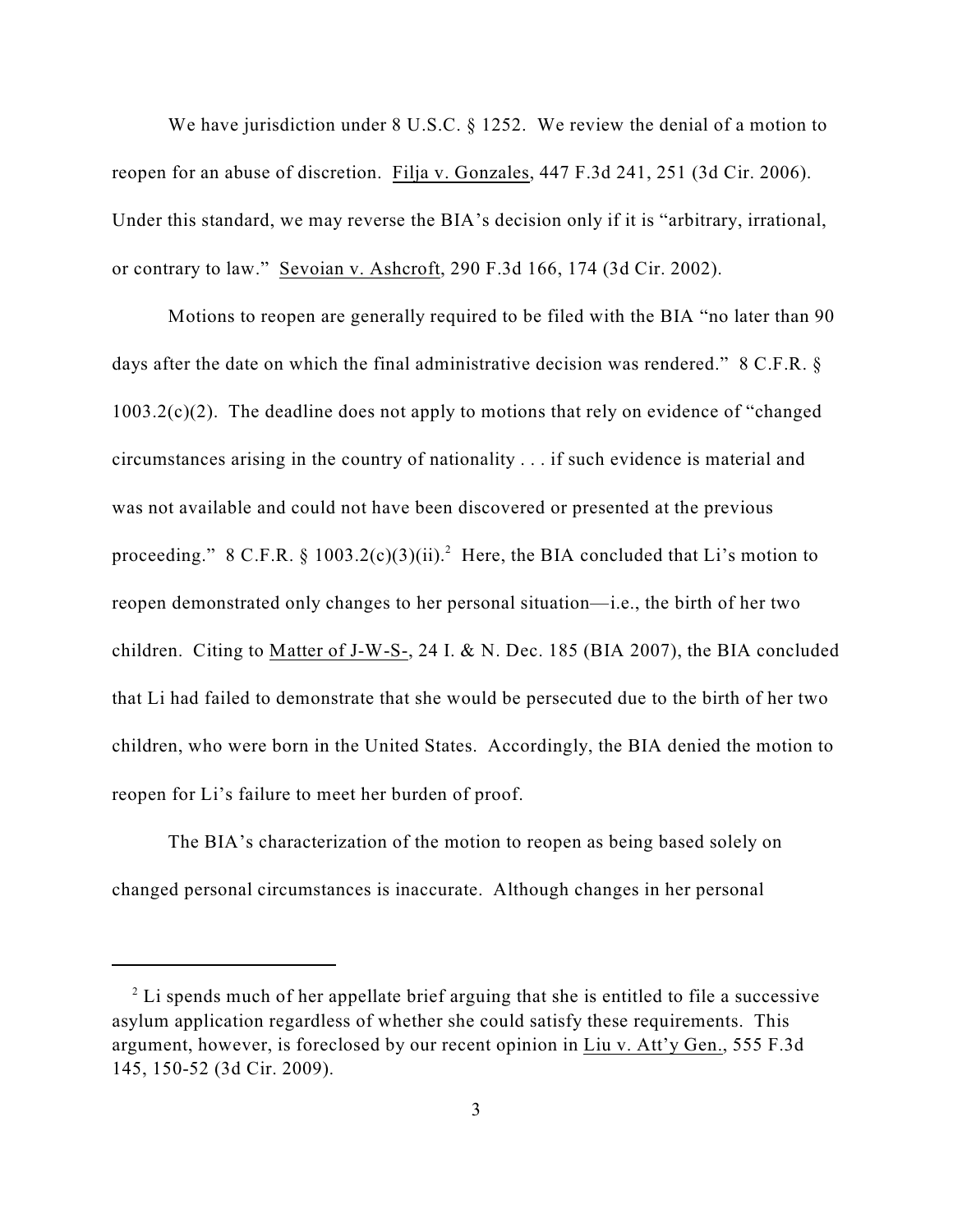circumstances do not constitute changed country conditions, they are relevant to her claim that she would be persecuted under changing Chinese family planning laws. Indeed, Li's brief in support of her motion to reopen focuses, in part, on "the dramatic increase in the use of forced abortions and sterilizations to implement the one child rule is change arising in China . . . ." (Joint Appendix at 25.) Therefore, we will focus on the BIA's determination that Li failed to show changed country conditions in China.

Recently, we decided two cases presenting issues similar to the case at hand, Zheng v. Att'y Gen, 549 F.3d 260 (3d Cir. 2008), and Liu v. Att'y Gen., 555 F.3d 145 (3d Cir. 2009). In Zheng, we granted two petitions for review where the petitioners, like Li, had been ordered removed but later had more than one child in the United States and sought reopening on the basis of heightened enforcement of family planning policies in Fujian province. Zheng, 549 F.3d at 262. We did so while noting the BIA has a "duty to explicitly consider any country conditions evidence submitted by an applicant that materially bears on [her] claim and a similar, if not greater, duty arises in the context of motion to reopen based on changed country conditions." Id. at 268 (citations and quotations omitted). In that regard, we granted the petitions based on the BIA's failure to adequately consider the evidence Zheng submitted in support of his motion to reopen. Id. at 269. Specifically, we found that "the BIA did little more than quote passages from its earlier decision in J-W-S- without identifying-let alone discussing-the various statements contained in the record before it that Zheng submitted in support of his motion to reopen."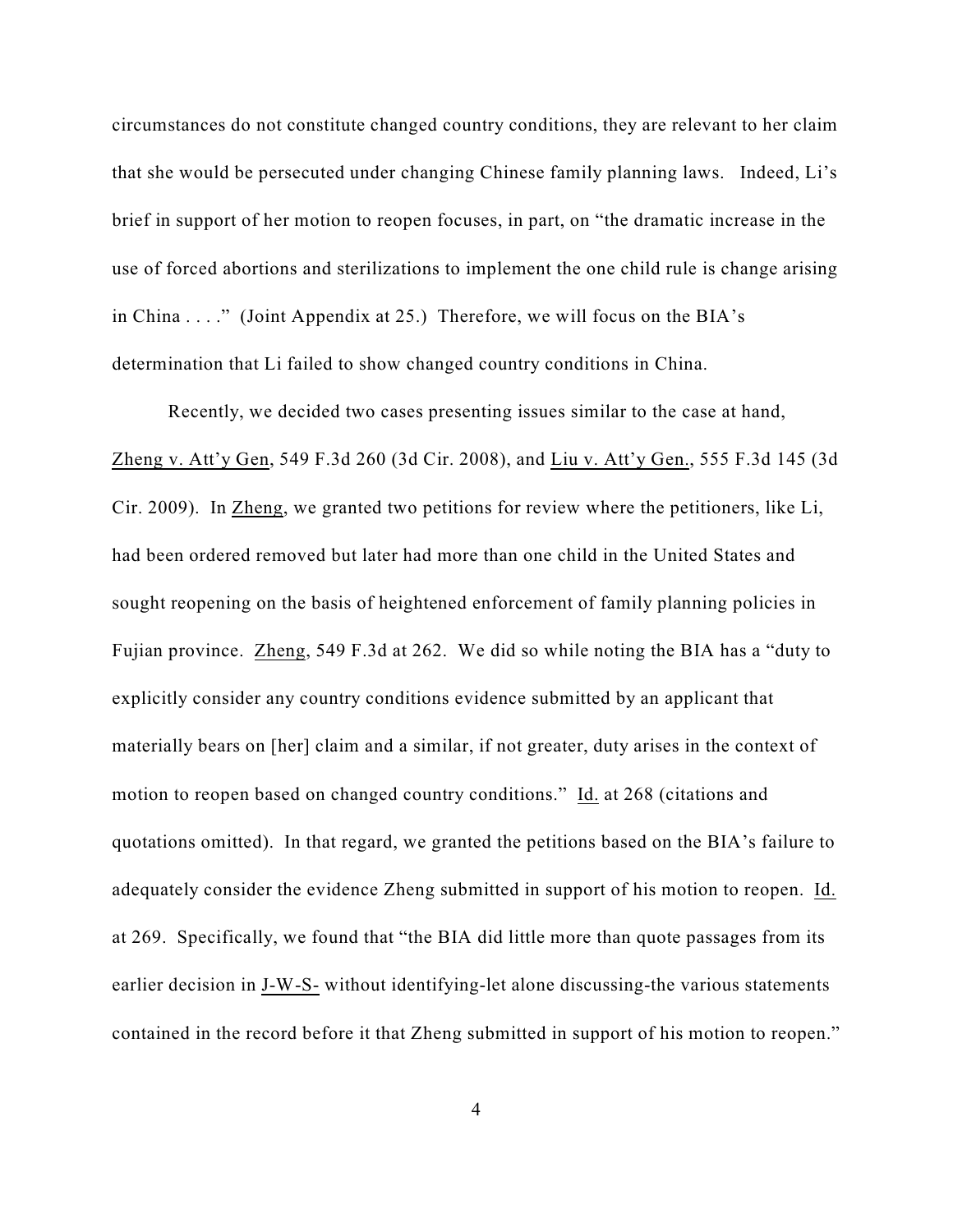Id. at 268.

In contrast, in Liu, which also involved a petitioner who alleged increased enforcement of the one-child policy in Fujian province, we found that the record supported "the BIA's conclusions that Liu did not demonstrate changed circumstances in China and would not have a reasonable fear of persecution if she returned to China." Liu, 555 F.3d at 148-49. We quoted from the BIA opinion at length which discussed and analyzed evidence Liu submitted of changed country conditions and determined, in light of the evidence, that Liu failed to show a material change in the coercive population control policy in China. Id.

Here, the BIA's opinion is much closer to the type of analysis we deemed inadequate in Zheng. The BIA's entire analysis of the evidence Li submitted amounted to a discussion of Matter of J-W-S- and a conclusory statement that, as in J-W-S-, Li's evidence was insufficient to meet her burden of proof. The BIA did not mention-let alone discuss-Li's affidavit and her mother's affidavit, both of which recount recent instances of forced sterilization in her home village. Moreover, Li's mother's affidavit, a 2007 letter from the Villager Committee, and a document from the National Family Planning Committee, all state that children born abroad to Chinese nationals are counted for family planning purposes, and that Li (or someone in her situation) would be sterilized upon her return. The BIA, however, did not discuss why these documents were insufficient to show changed country conditions.

5